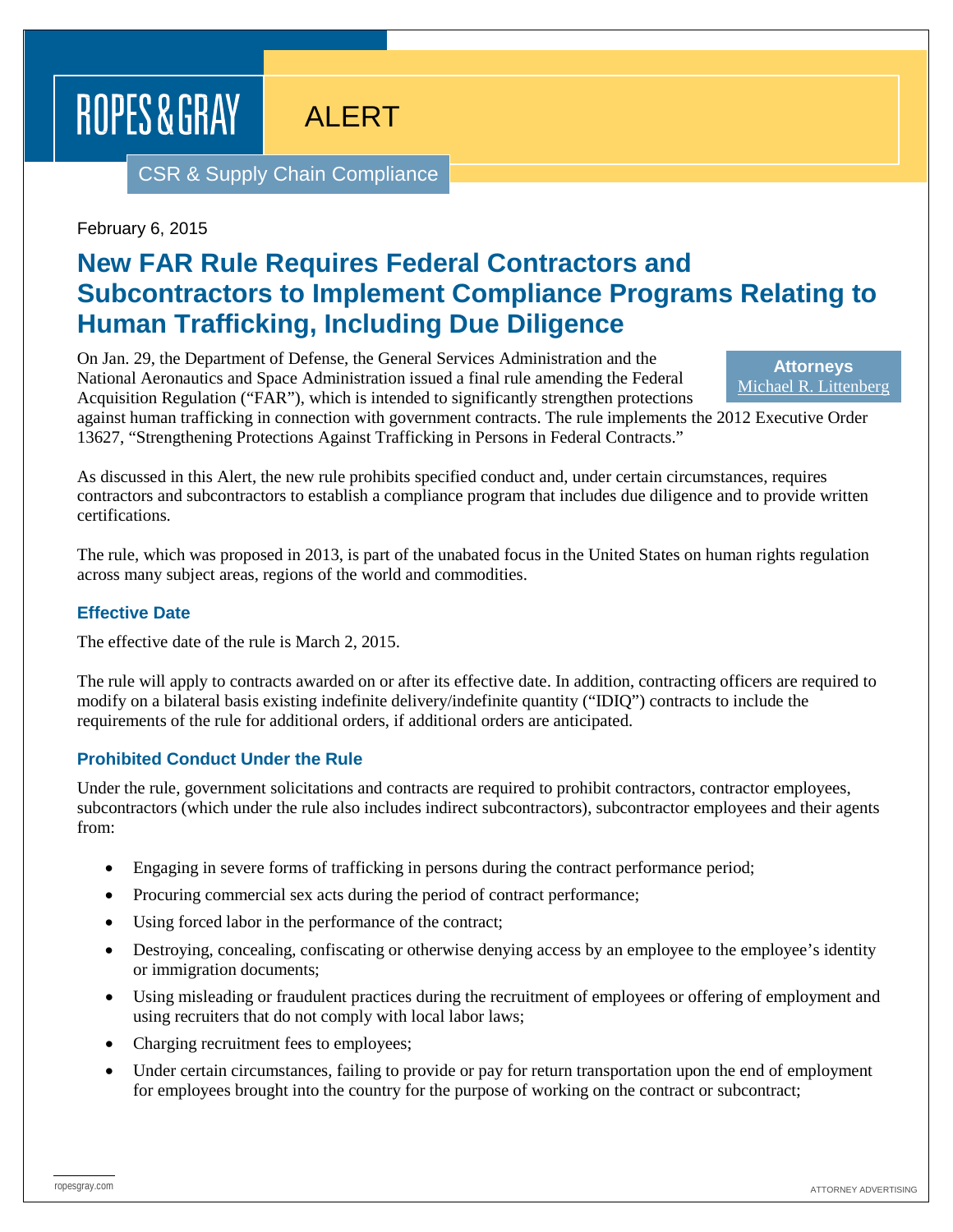## ROPES&GRAY

ALERT | 2

- Providing or arranging housing that fails to meet the host country housing and safety standards; or
- If required by law or contract, failing to provide an employment contract, recruitment agreement or other required work document in writing, and failing to satisfy certain other related requirements.

The foregoing prohibitions will apply to all contracts, including those for commercially available off-the-shelf, or COTS, items. In addition, there is no de minimis exception.

#### **Certification Requirements**

The rule requires the apparent successful contractor under a contract to provide, before contract award, a certification that the contractor has a compliance plan (which is discussed in the next section of this Alert) if any portion of the contract or subcontract:

- Is for supplies, other than COTS items, to be acquired outside the United States, or services to be performed outside the United States; and
- The estimated value exceeds \$500,000.

The contractor must certify with respect to the applicable portion of the contract that:

- The contractor has implemented a compliance plan and procedures to prevent any activities prohibited by the rule and to monitor, detect and terminate the contract with a subcontractor or agent engaging in prohibited activities; and
- After having conducted due diligence, either:
	- o To the best of the contractor's knowledge and belief, neither it nor any of its agents, proposed subcontractors or their agents is engaged in any such activities; or
	- o If abuses relating to any of the prohibited activities identified in the rule have been found, the contractor or proposed subcontractor has taken the appropriate remedial and referral actions.

The level of due diligence required depends upon the particular facts and circumstances, in the judgment of the contractor.

Prior to the award of a subcontract, the contractor is required to obtain a similar certification from each relevant subcontractor (i.e., if any portion of the subcontract is for supplies, other than COTS items, to be acquired outside the United States or services to be performed outside the United States and the estimated value exceeds \$500,000).

In addition, annual certifications during performance of the contract are required by both the contractor and subcontractors to the extent that a compliance plan was required at the time of award.

#### **Compliance Plan Requirements**

The compliance plan requirement applies in the same circumstances as the certification requirement. In other words, it applies to supplies, other than COTS, acquired outside the United States or services to be performed outside the United States and that have an estimated value that exceeds \$500,000.

Companies have flexibility to design their compliance plan to fit their particular facts and circumstances. Under the rule, the compliance plan or procedures are required to be appropriate to the size and complexity of the contract and the nature and scope of its activities, including the number of non-U.S. citizens expected to be employed and the risk that the contract or subcontract will involve services or supplies susceptible to trafficking in persons.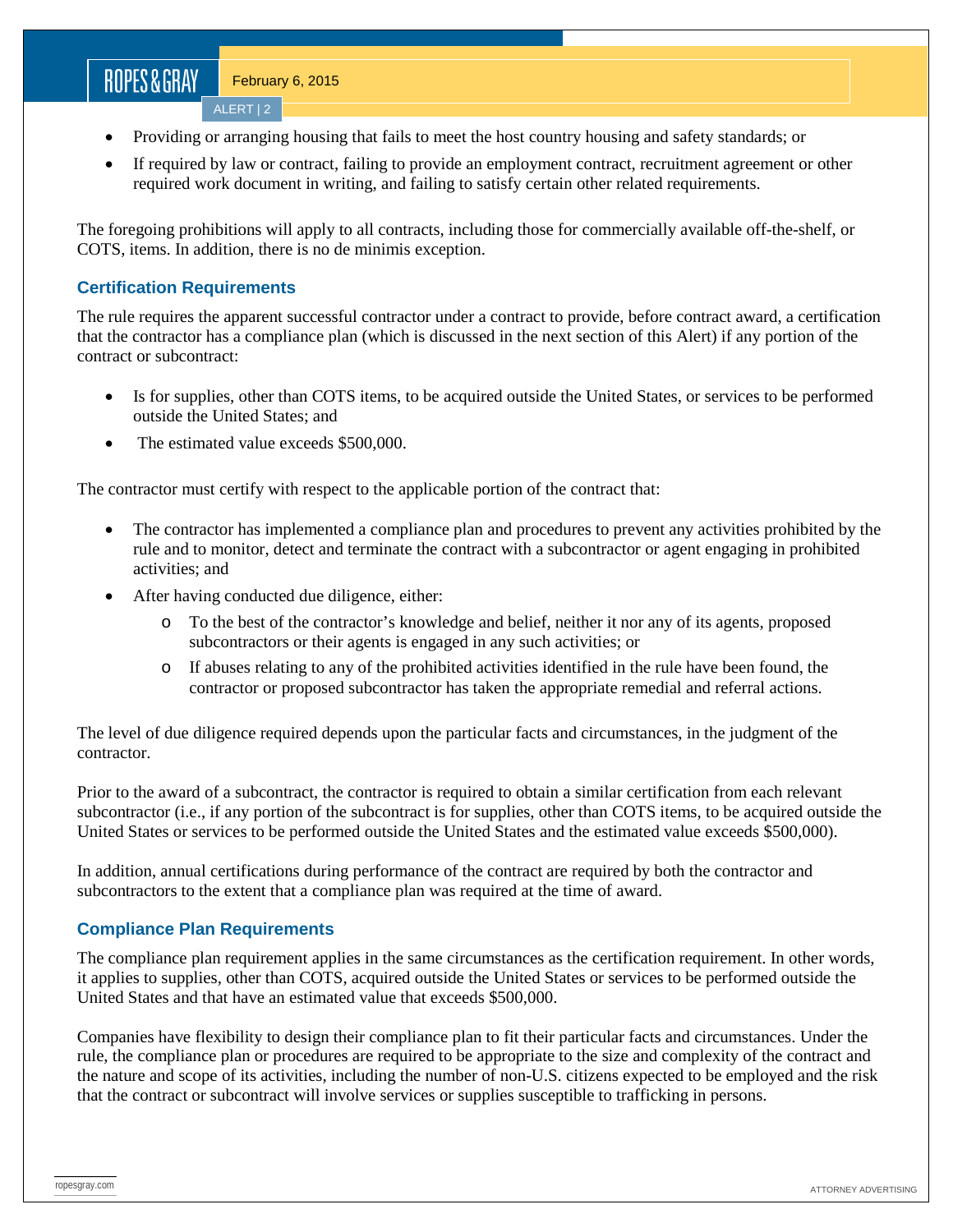However, at a minimum, the plan must include the following elements:

- An awareness program to inform contractor employees about the government's policy prohibiting trafficking-related activities, the activities prohibited and the actions that will be taken against employees for violations;
- A process for employees to report, without fear of retaliation, activity inconsistent with the policy; in that regard, contractors must provide, at a minimum, the Global Human Trafficking hotline and its email address, although companies may provide additional ways for employees to report.
- A recruitment and wage plan that only permits the use of recruitment companies with trained employees, prohibits charging recruitment fees to employees and ensures that wages meet applicable host-country legal requirements or explains any variance;
- A housing plan, if the contractor or subcontractor intends to provide or arrange housing, that ensures that the housing meets host-country housing and safety standards; and
- Procedures to prevent agents and subcontractors at any tier and at any dollar value from engaging in trafficking in persons and to monitor, detect and terminate any agents, subcontracts or subcontractor employees that have engaged in such activities.

The rule also contains requirements relating to the posting or furnishing of the relevant contents of the compliance plan.

#### **Applicability to Subcontractors and Agents**

The contractor is required to contractually flow down in its contracts with subcontractors and agents the substance of the human trafficking clause contained in its contract pursuant to the rule, including, to the extent the threshold is met, the certification and compliance plan requirements. As noted above, subcontractors are defined to include both direct and indirect subcontractors.

#### **Violations and Remedies**

The contractor is required to inform the contracting officer and the agency Inspector General of any credible information it receives from any source that alleges a contractor employee, subcontractor, subcontractor employee, or their agent, has engaged in prohibited conduct under the rule, or any

actions taken against any of them in connection with the violation. The contractor also is required to provide other cooperation specified in the rule.

If the contractor fails to comply with its requirements under the rule, remedies may include:

- Requiring the contractor to remove an employee from the performance of the contract or terminate a subcontract;
- Suspension of contract payments until the contractor has taken appropriate remedial action;
- Loss of award fees for the performance period in which the government determined contractor noncompliance;
- Declining to exercise available options under the contract;
- Termination of the contract for default or cause, in accordance with the termination clause of the contract; or
- Suspension or debarment.